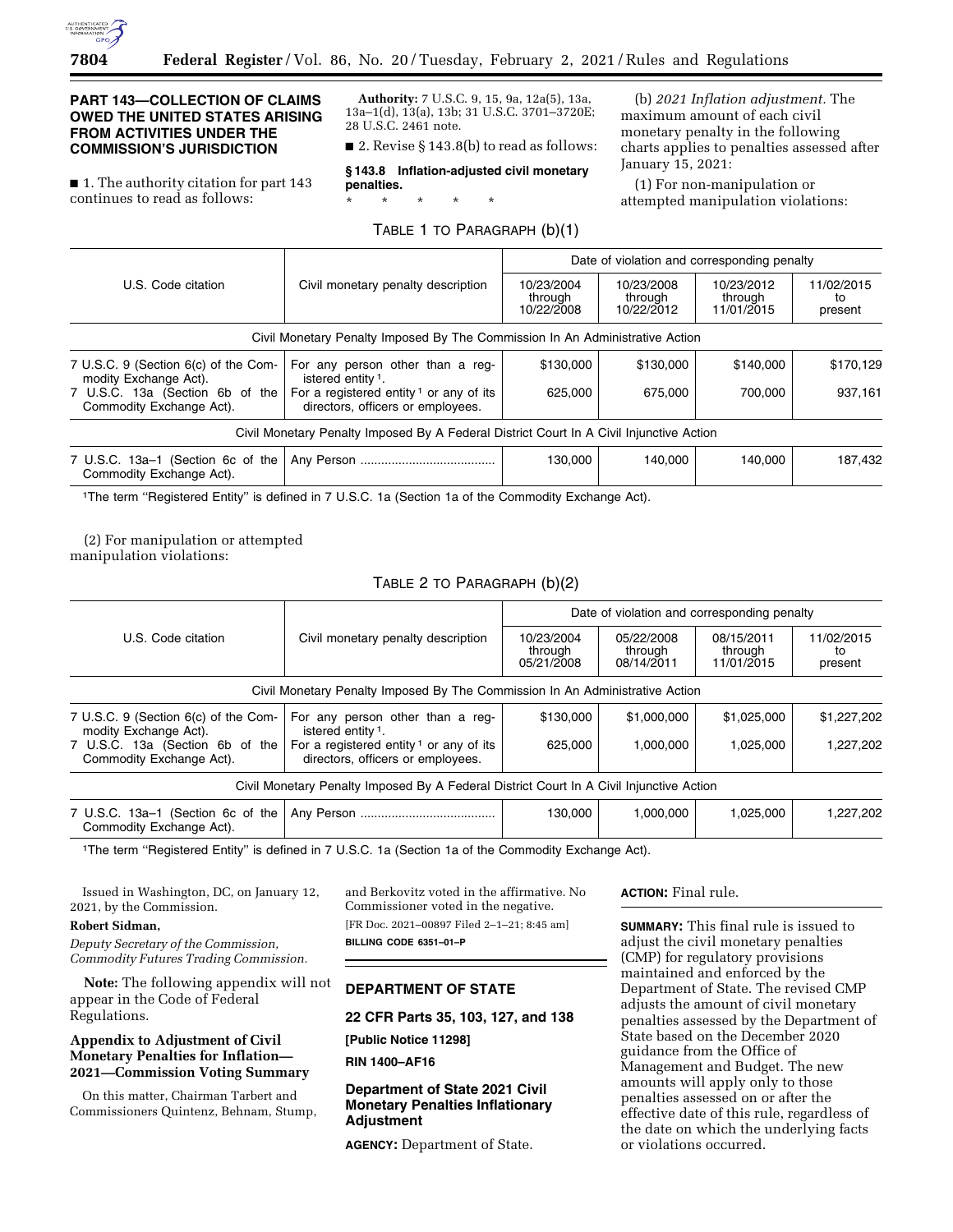**DATES:** This final rule is effective on February 2, 2021.

#### **FOR FURTHER INFORMATION CONTACT:**

Alice Kottmyer, Attorney-Adviser, Office of Management, *[kottmyeram@](mailto:kottmyeram@state.gov) [state.gov.](mailto:kottmyeram@state.gov)* ATTN: Regulatory Change, CMP Adjustments, (202) 647–2318.

**SUPPLEMENTARY INFORMATION:** The Federal Civil Penalties Inflation Adjustment Act of 1990, Public Law 101–410, as amended by the Debt Collection Improvement Act of 1996, Public Law 104–134, required the head of each agency to adjust its CMPs for inflation no later than October 23, 1996 and required agencies to make adjustments at least once every four years thereafter. The Federal Civil Penalties Inflation Adjustment Act Improvements Act of 2015, Section 701 of Public Law 114–74 (the 2015 Act) further amended the 1990 Act by requiring agencies to adjust CMPs, if necessary, pursuant to a ''catch-up'' adjustment methodology prescribed by the 2015 Act, which mandated that the catch-up adjustment take effect no later than August 1, 2016. Additionally, the 2015 Act required agencies to make annual adjustments to their respective CMPs in accordance with guidance issued by the Office of Management and Budget (OMB).

Based on these statutes, the Department of State (the Department) published a final rule in June 2016 1 to implement the ''catch-up'' provisions; and annual updates to its CMPs in January 2017,<sup>2</sup> January 2018,<sup>3</sup> March 2019 (delayed due to the Government shutdown),<sup>4</sup> and January 2020.<sup>5</sup>

On December 29, 2020, OMB notified agencies that the annual cost-of-living adjustment multiplier for 2021, based on the Consumer Price Index, is 1.01182. Additional information may be found in OMB Memorandum M–21–10, at: *[https://www.whitehouse.gov/wp](https://www.whitehouse.gov/wp-content/uploads/2020/12/M-21-10.pdf)[content/uploads/2020/12/M-21-10.pdf.](https://www.whitehouse.gov/wp-content/uploads/2020/12/M-21-10.pdf)*  This final rule amends Department CMPs for fiscal year 2021.

# **Overview of the Areas Affected by This Rule**

Within the Department of State (title 22, Code of Federal Regulations), this rule affects four areas:

(1) Part 35, which implements the Program Fraud Civil Remedies Act of 1986 (PFCRA), codified at 31 U.S.C. 3801–3812;

(2) Part 103, which implements the Chemical Weapons Convention Implementation Act of 1998 (CWC Act);

(3) Part 127, which implements the penalty provisions of sections 38(e), 39A(c), and 40(k) of the Arms Export Control Act (AECA) (22 U.S.C. 2778(e), 2779a(c), and 2780(k)); and

(4) Part 138, which implements Section 319 of Public Law 101–121, codified at 31 U.S.C. 1352, prohibits recipients of Federal contracts, grants, and loans from using appropriated funds for lobbying the executive or legislative branches of the Federal Government in connection with a specific contract.

# **Specific Changes to 22 CFR Made by This Rule**

#### *I. Part 35*

The PFCRA, enacted in 1986, authorizes agencies, with approval from the Department of Justice, to pursue individuals or firms for false claims. Applying the 2021 multiplier, the new maximum liabilities are as follows: \$11,803 up to \$348,035.

## *II. Part 103*

The CWC Act provided domestic implementation of the Convention on the Prohibition of the Development, Production, Stockpiling, and Use of Chemical Weapons and on Their Destruction. The penalty provisions of the CWC Act are codified at 22 U.S.C. 6761. Applying the 2021 multiplier, the new maximum amounts are as follows: *Prohibited acts related to inspections,*  \$39,693; for *Recordkeeping violations,*  \$7,939.

#### *III. Part 127*

The Assistant Secretary of State for Political-Military Affairs is responsible for the imposition of CMPs under the International Traffic in Arms Regulations (ITAR), which is administered by the Directorate of Defense Trade Controls (DDTC).

## (1) AECA Section 38(e)

Applying the 2021 multiplier, the new maximum penalty under 22 U.S.C. 2778 (22 CFR 127.10(a)(1)(i)) is \$1,197,728.

## (2) AECA Section 39A(c)

Applying the multiplier, the new maximum penalty under 22 U.S.C. 2779a (22 CFR 127.10(a)(1)(ii)) is \$870,856, or five times the amount of the prohibited payment, whichever is greater.

# (3) AECA Section 40(k)

Applying the multiplier, the new maximum penalty under 22 U.S.C. 2780 (22 CFR 127.10(a)(1)(iii)) is \$1,036,566.

#### *IV. Part 138*

Section 319 of Public Law 101–121, codified at 31 U.S.C. 1352, provides penalties for recipients of Federal contracts, grants, and loans who use appropriated funds to lobby the executive or legislative branches of the Federal Government in connection with a specific contract, grant, or loan. Any person who violates that prohibition is subject to a civil penalty. The statute also requires each person who requests or receives a Federal contract, grant, cooperative agreement, loan, or a Federal commitment to insure or guarantee a loan, to disclose any lobbying; there is a penalty for failure to disclose.

Applying the 2021 multiplier, the maximum penalties for both improper expenditures and failure to disclose, is: For first offenders, \$20,396; for others, not less than \$20,731, and not more than \$207,314.

## **Summary**

| Citation in 22 CFR | 2020 Max penalties                                                                                                               | New (FY 21) max penalties   |
|--------------------|----------------------------------------------------------------------------------------------------------------------------------|-----------------------------|
|                    |                                                                                                                                  | \$39.693.                   |
|                    |                                                                                                                                  |                             |
|                    |                                                                                                                                  |                             |
|                    |                                                                                                                                  |                             |
|                    | or 5 times the amount of the prohibited pay- $\vert$ or 5 times the amount of the prohibited pay-<br>ment, whichever is greater. | ment, whichever is greater. |
|                    |                                                                                                                                  |                             |
|                    |                                                                                                                                  |                             |

1 81 FR 36771 (Jun. 8, 2016).

2 82 FR 3168 (Jan. 11, 2017).

3 83 FR 234 (Jan. 3, 2018).

4 84 FR 9957 (Mar. 19, 2019).

5 85 FR 2020 (Jan. 14, 2020).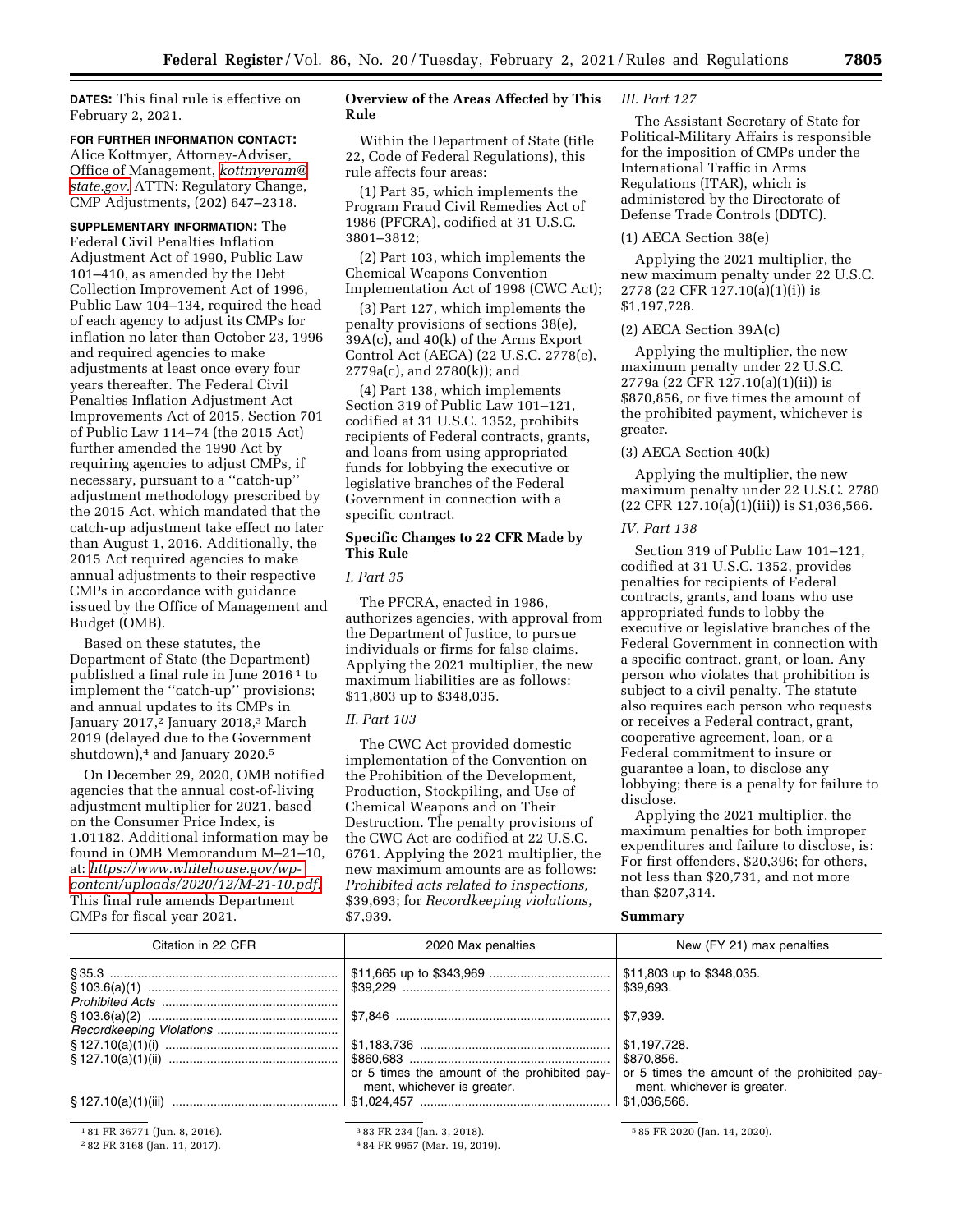| Citation in 22 CFR | 2020 Max penalties | New (FY 21) max penalties |
|--------------------|--------------------|---------------------------|
|                    |                    | $\vert$ \$20,396.         |
|                    |                    | \$20,731 up to \$207,314. |

#### **Effective Date of Penalties**

The revised CMP amounts will go into effect on the date this rule is published. All violations for which CMPs are assessed on or after the effective date of this rule, regardless of whether the violation occurred before the effective date, will be assessed at the adjusted penalty level.

## **Future Adjustments and Reporting**

The 2015 Act directed agencies to undertake an annual review of CMPs using a formula prescribed by the statute. Annual adjustments to CMPs are made in accordance with the guidance issued by OMB. As in this rulemaking, the Department of State will publish notification of annual inflation adjustments to CMPs in the **Federal Register** no later than January 15 of each year, with the adjusted amount taking effect immediately upon publication.

#### **Regulatory Analysis and Notices**

### *Administrative Procedure Act*

The Department of State is publishing this rule using the ''good cause'' exception to the Administrative Procedure Act (5 U.S.C. 553(b)), as the Department has determined that public comment on this rulemaking would be impractical, unnecessary, or contrary to the public interest. This rulemaking is mandatory and entirely without agency discretion; it implements Public Law 114–74. *See* 5 U.S.C. 553(d)(3).

## *Regulatory Flexibility Act*

Because this rulemaking is exempt from 5 U.S.C. 553, a Regulatory Flexibility Analysis is not required.

#### *Unfunded Mandates Reform Act of 1995*

This rule does not involve a mandate that will result in the expenditure by State, local, and Tribal governments, in the aggregate, or by the private sector, of \$100 million or more in any year and it will not significantly or uniquely affect small governments. Therefore, no actions were deemed necessary under the provisions of the Unfunded Mandates Reform Act of 1995.

## *Small Business Regulatory Enforcement Fairness Act of 1996*

This rule is not a major rule within the meaning of the Small Business Regulatory Enforcement Fairness Act of 1996.

## *Executive Orders 12372 and 13132*

This amendment will not have substantial direct effects on the States, on the relationship between the National Government and the States, or on the distribution of power and responsibilities among the various levels of government. Therefore, in accordance with Executive Order 13132, it is determined that this amendment does not have sufficient federalism implications to require consultations or warrant the preparation of a federalism summary impact statement.

#### *Executive Orders 12866 and 13563*

The Department believes that benefits of the rulemaking outweigh any costs, and there are no feasible alternatives to this rulemaking. Pursuant to M–20–05, OIRA has determined that agency regulations that (1) exclusively implement the annual adjustment, (2) are consistent with this guidance, and (3) have an annual impact of less than \$100 million, are generally not significant regulatory actions under E.O. 12866. Therefore, agencies are generally not required to submit regulations satisfying those criteria to OIRA for review. This regulation satisfies all of those criteria.

## *Executive Order 12988*

The Department of State has reviewed the proposed amendment in light of Executive Order 12988 to eliminate ambiguity, minimize litigation, establish clear legal standards, and reduce burden.

## *Executive Order 13175*

The Department of State has determined that this rulemaking will not have tribal implications, will not impose substantial direct compliance costs on Indian Tribal governments, and will not preempt Tribal law. Accordingly, Executive Order 13175 does not apply to this rulemaking.

#### *Paperwork Reduction Act*

This rulemaking does not impose or revise any information collections subject to 44 U.S.C. Chapter 35.

#### **List of Subjects**

*22 CFR Part 35* 

Administrative practice and procedure, Claims, Fraud, Penalties.

#### *22 CFR Part 103*

Administrative practice and procedure, Chemicals, Classified information, Foreign relations, Freedom of information, International organization, Investigations, Penalties, Reporting and recordkeeping requirements.

## *22 CFR Part 127*

Arms and munitions, Exports.

#### *22 CFR Part 138*

Government contracts, Grant programs, Loan programs, Lobbying, Penalties, Reporting and recordkeeping requirements.

For the reasons set forth above, 22 CFR parts 35, 103, 127, and 138 are amended as follows:

# **PART 35—PROGRAM FRAUD CIVIL REMEDIES**

■ 1. The authority citation for part 35 continues to read as follows:

**Authority:** 22 U.S.C. 2651a; 31 U.S.C. 3801 *et seq.;* Pub. L. 114–74, 129 Stat. 584.

### **§ 35.3 [Amended]**

#### ■ 2. In § 35.3:

■ a. Remove "\$11,665" and add in its place ''\$11,803'', wherever it occurs.

■ b. In paragraph (f), remove ''\$343,969'' and add in its place ''\$348,035''.

# **PART 103—REGULATIONS FOR IMPLEMENTATION OF THE CHEMICAL WEAPONS CONVENTION AND THE CHEMICAL WEAPONS CONVENTION IMPLEMENTATION ACT OF 1998 ON THE TAKING OF SAMPLES AND ON ENFORCEMENT OF REQUIREMENTS CONCERNING RECORDKEEPING AND INSPECTIONS**

■ 3. The authority citation for part 103 continues to read as follows:

**Authority:** 22 U.S.C. 2651a; 22 U.S.C. 6701 *et seq.;* Pub. L. 114–74, 129 Stat. 584.

#### **§ 103.6 [Amended]**

#### ■ 4. In § 103.6:

■ a. In paragraph (a)(1), remove ''\$39,229'' and add in its place ''\$39,693''; and

 $\blacksquare$  b. In paragraph (a)(2), remove

''\$7,846'' and add in its place ''\$7,939''.